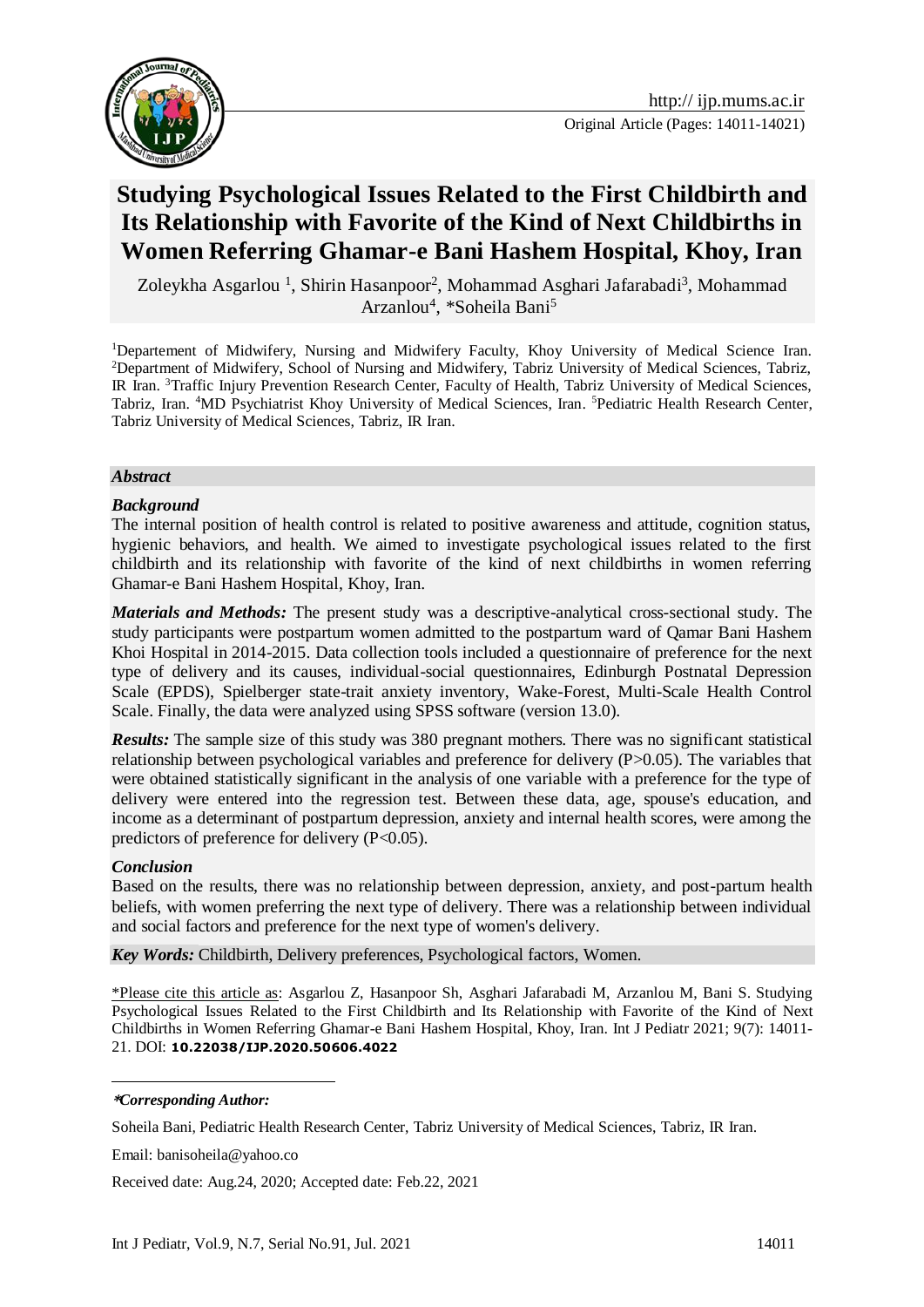# **1- INTRODUCTION**

 The amount of caesarean section has been increasing despite the lack of relationship with increasing the death and pathogenicity of perinatal period (1), and is associated with complications such as mothers' death, damage to the urinary tract and hysterectomy (2-4). More than 6.2 million of unnecessary caesarean sections in the world (1), and 40% are done in Iran, every year (5). In this, caesarean section by the mother's request has been estimated bout 4-18 percent of total childbirths (6). Mother's satisfaction of childbirth experience is greatly effective in her decision about the kind of next childbirths (7-9). In addition to physiological aspects of pregnancy and birth, unique mental, mental-gender and mental-social aspects in in pregnant women life experiences should be taken into consideration in choosing the kind of women's childbirth (10). Nowadays, the ideas related to health are known as an effective variable in development and progress of hygienic behaviors and treatment capacity and explaining the hygienic problems (6, 9).

The ideas related to health or the position of health control refers to this point that to what extent the individual's health is controlled by the internal factors (self) or external factors (effective and influential people). The internal position of health control is related to positive awareness and attitude, cognition status, hygienic behaviors and health (6). Based on some studies, understanding the individual's control through the process of childbirth (10, 11); pregnancy anxiety related to the fear of childbirth (12); women's negative experiences of childbirth with serious mental problems like appearing the signs of depression after childbirth (13, 14); painful experiences (10, 15, 16); and nest disorders and stress-making damages (17) is effective in the feeling of satisfaction of childbirth and choosing the kind of next childbirth. In contrast, other studies didn't

find any relationship between anxiety, depression (18), experience of high pain (19, 20), previous childbirth (21, 22), and choosing the next childbirth. Regarding the contrary findings in the studies, our social and cultural differences with other countries and lack of similar study in Iran, we aimed to investigate the mental factors related to the first childbirth and its relationship to the preferences of next childbirths.

# **2- MATERIALS AND METHODS**

# **2-1. Study design and population**

 In order to determine the sample size, 380 people were calculated based on Bramadat et al.'s study (10), using a ratio estimation formula with a confidence level of 95% (P = 71.6, q = 28.4, and  $d = 0.05$ ) which shown below. Sampling method in this study was random. The questionnaire on individual-social information was completed by the researcher of the women who had the criteria to get into the study (the age of 18-35, the ability to fill the questionnaire or do the interview, having satisfaction to get into the study). In addition, the phone number and the health center where the participants had referred to were taken in this stage, and they were invited to fill the next questionnaires in the place of health center through phone calls in 6-8 weeks after childbirth.

# **2-3. Measuring tools**

**2-3-1. Questionnaire of individual and social factors**: This questionnaire made by the researcher included individual and social information like mother's name and last name, age and job of both herself and the spouse, educational level, the amount of monthly income, housing status, behaviors of smoking cigarettes or hubblebubble or drugs by the spouse, the role of the family and spouse in choosing the kind of childbirth, etc. The participants filled this questionnaire 24 hour after the childbirth.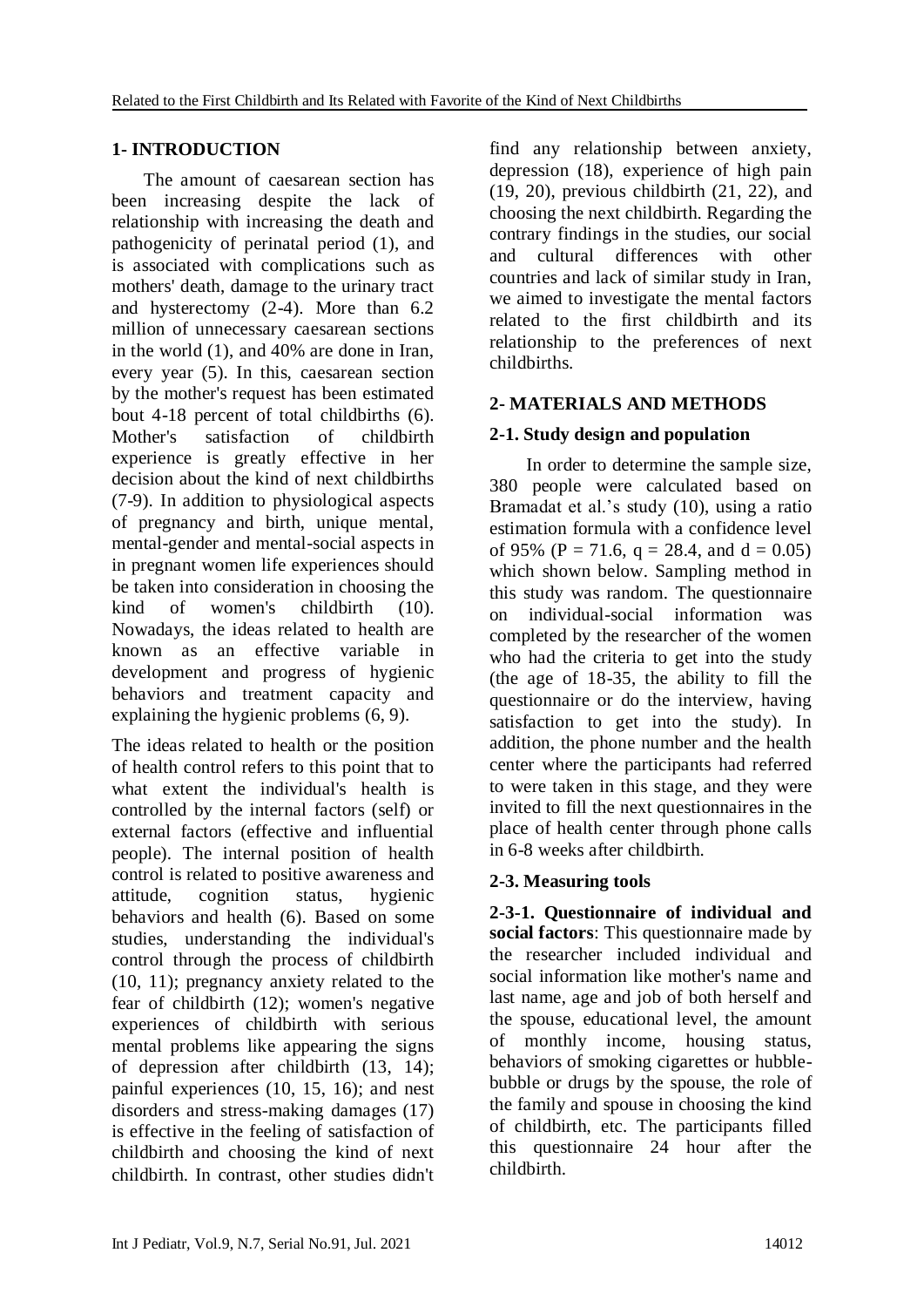**2-3-2. The Edinburgh Postnatal Depression Scale (EPDS**): This questionnaire is used to measure the depression of pregnancy period and after that. It was made by Kooks et al. in 1978 and was reviewed in 1994 (23). This scale has 10 questions that focus on mental aspects of depression especially inability to enjoy (24). The items of this questionnaire discuss the different symptoms of clinical depression like<br>feeling of guilt, sleeping disorder, of guilt, sleeping disorder, reduction of energy, lack of enjoyment and thoughts of suicide (25). The questionnaire consists of ten questions, four options, and the range of scores obtained is from zero to 30. Also, a score of more than 13 indicates postpartum depression, a score of 12-10 indicates extreme depression, and a score of 0-9 lacks depression. The validity of this questionnaire has been confirmed in the study of Montazeri et al. In Iran reliability by internal stability measurement method (alpha Cronbach) was 0.77 (8 weeks after delivery), 0.86 (14-12 weeks after delivery). In addition, reliability was determined by test-rest method and the correlation coefficient within the cluster was observed to be 0.80 (24).

**2-3-3. Spielberger state- trait anxiety inventory:** This questionnaire contains two parts of hidden and clear anxiety. Clear anxiety can be considered as a part of an individual's life or in other words, it is positional and is related to tense positions, arguments, losing social positions, threat to the human's health and security. But hidden anxiety is related to the individual's differences in responding to the tense positions with different amounts of clear anxiety (26). This questionnaire was made in 1983 as a selfmeasurement tool in two separate forms and includes 40 items that gives the respondents the opportunity to classify their feelings with score of 1 for the absence of anxiety and score of 4 for high anxiety. During recent years, this scale has been used as the most popular test for evaluating anxiety in different researches in and out of the country (24). The phrases that show absence of anxiety and are weighed in a reverse order are as follows: 1-2-5-8-10-11-15-16-19-20 in the scale of clear anxiety and 21-23-26-27-30-33-34- 36-39 in the scale of hidden anxiety (27). In order to determine the reliability of Spiel Berger, Mahram et al. (1994), in the evaluation of Spiel Berger's anxiety test in Mashhad, which conducted a study on 600 people, the reliability of the test was determined by Cronbach's alpha formula on the anxiety scale, 0.91 and the whole scale, reported 0.94. To investigate the validity of the simultaneous criterion method was used, based on which significant differences were reported in both the anxiety scale and the anxiety trait scale at the level of 0.01 and 0.05 (28).

**Scoring the clear anxiety (27):** Low anxiety, 20-31; average to low anxiety 43- 53; average to high anxiety 54-64, relatively strong anxiety 54-64; strong 65- 5 and very strong is higher than 76.

**Scoring the hidden anxiety**: Low anxiety 20-31; average to low anxiety 32- 42; average to high anxiety 43-52; relatively strong anxiety 53-62, strong anxiety 63-72, very strong anxiety is 73 (28).

**2-3-4. Questionnaire of doctor's reliability**: This questionnaire was stable and reliable by Mahdi Sereshti et al. in 2010 and includes ten 5-likert questions that is consisted of 1 meaning completely disagree to 5 completely agree. This questionnaire evaluates the patient's trust to the doctor. This questionnaire was designed using a questionnaire designed in the study of Negahban et al. In order to determine the validity, this questionnaire was given to 10 experts to judge the questions and phrases. The validity coefficient of the questions was between 0.8 and 1. The internal stability method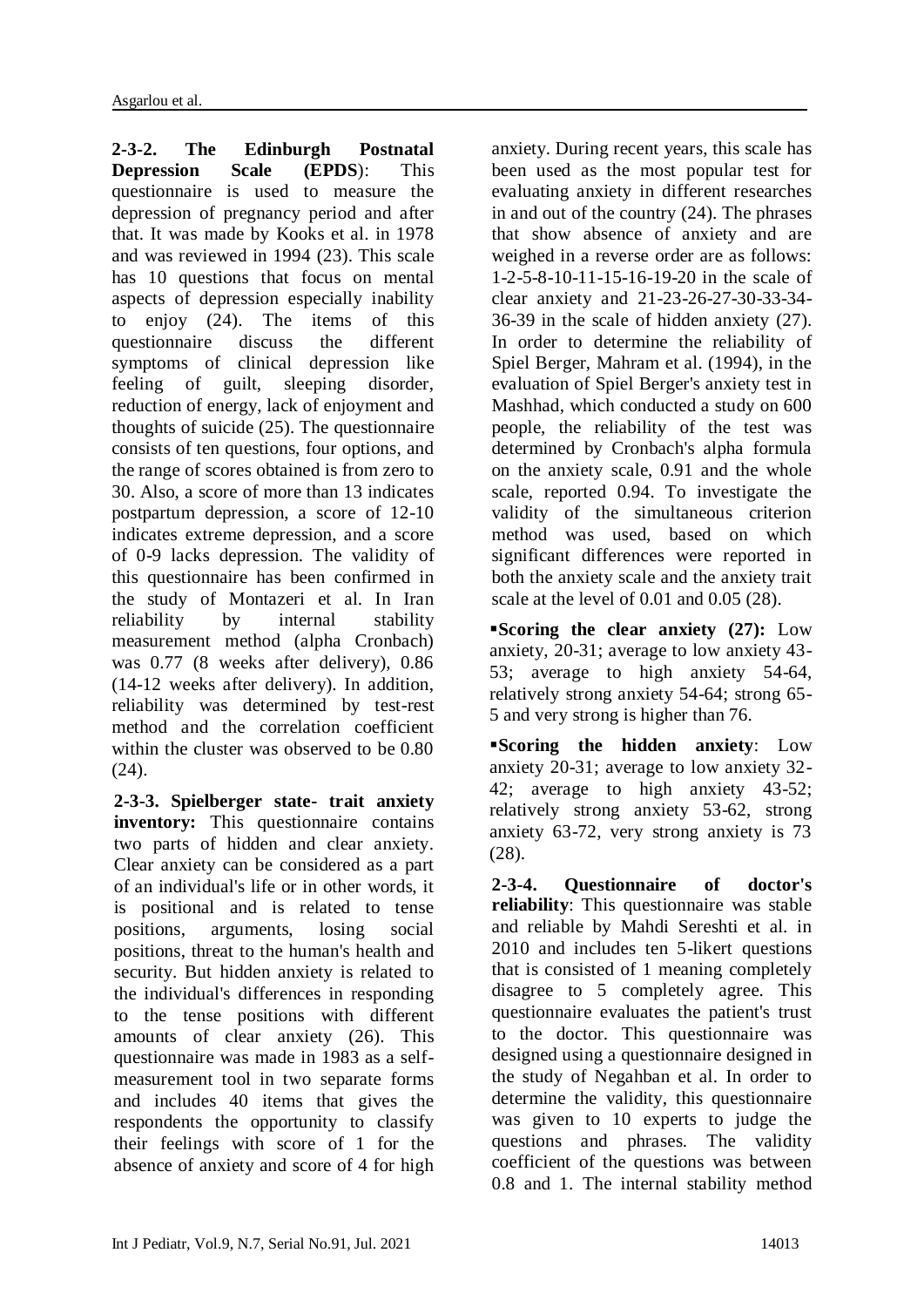was used to determine the reliability of the questionnaire so that Cronbach's alpha coefficient was calculated to be 0.6 (29). This questionnaire includes three aspects of reliability and trust to the doctor, selfesteem in medicine knowledge and skills, secretive and reliability of the received information by the doctor. The items 1, 4, 7 and 11 are weighed in a reverse order while scoring (30); and the higher scores show the higher reliability (30, 31).

**2-3-5. Multidimensional Health Locus Control (MHLC)**: This scale was designed by Wallstone et al. in 1992 and predicts the hygienic behavior based on individuals' beliefs (32). MHLC scale includes three factors with 6-likert scale and the contraction of words: 1- Internal HLC (IHLC): including the degree of individual's belief to the fact that the internal factors and his/her behavior are responsible for his/her health. 2- Powerful others HLC (PHLC): including the degree of individual's belief to this point that his/her health is identified with other people. 3- Chance HLC (CHLC): including the degree of individual's belief to this point that his/her health depends on chance, fate and destiny. In forms 'a' and 'b' all the items of this questionnaire have 6 alternatives and scored from 1 to 6; therefore, the individual's score will be varied from 6-36 for each component that are not added to each other and are estimated independently (31). Except for the questionnaire of preference for the next type of delivery and the questionnaire of individual social characteristics; the other tools of this research are standard and have been used in Iran as well (24, 28, 33). Therefore, these two questionnaires were provided to ten faculty members to determine the validity of the content, and after collecting their comments, the necessary corrections were made based on the feedback received. In the present study, by performing pre-test and post-test on 30 people, the reliability of the two dimensions of reproducibility and internal coherence was determined. With a 95% confidence interval, Cronbach's alpha coefficient for the apparent anxiety dimension was  $\alpha=0.89$ , for the hidden anxiety was  $\alpha=0.87$ , for the depression dimension was  $\alpha=0.77$ , and for the physician's confidence was  $0.71 \alpha$  and in terms of internal health and chance, which were equal to  $\alpha=0.85$ ,  $\alpha=0.86$  were calculated, respectively.

# **2-4. Ethical consideration**

The Ethics Committee of Tabriz University of Medical Sciences, Iran approved the study (ID-number: IR.TBZMED.RED.1393.239.240).

# **2-5. Data Analyses**

In order to achieve the results of the research, first, the questions of the questionnaire were coded and then they were entered into the computer by SPSS software version 13.0 and analyzed using the same software using descriptive and inferential statistics. Descriptive statistics including mean (standard deviation), and frequency (percentage) for quantitative and qualitative variables were used to describe the socio-individual characteristics, Edinberg's depression, Spielberger's anxiety, physician's trust, and the multifaceted scale of the Health. The normality of quantitative data was examined using skewness and kurtosis tests, where all variables were normal. Two-variable tests, including t-test and one-way analysis of variance, were used to analyze the association of individual-social characteristics with Edinberg's depression, Spielberger's anxiety, physician confidence, and multicenter health control scale. To analyze the relationship between delivery type and demographic characteristics, one and multi-variable logistic analysis was used and in multivariate analysis, the effect of disruptive variables was modified. Also, to analyze the relationship between childbirth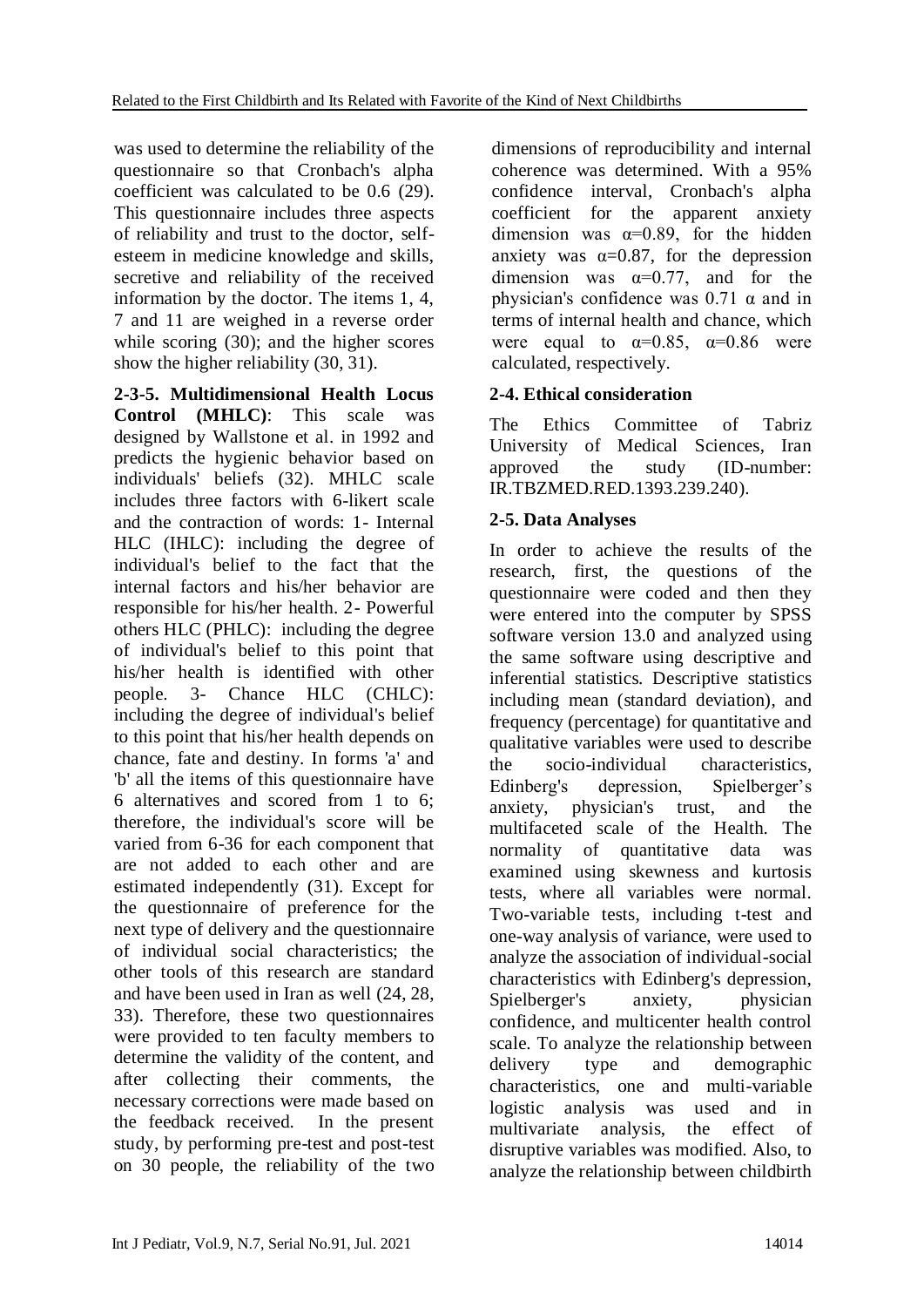and postpartum complications, with a preference for the next type of delivery, one and more logistic variables were analyzed. P-value less than 0.05 were statistically significant.

### **3- RESULTS**

 The study sample in this study was 380 postpartum women admitted to the postpartum ward of Qamar Bani Hashem Hospital, Khoy, who had the criteria to enter the study and had given written consent to participate in this study. In the

present study, the average age of women was 24.24± 5.10. 89% of them were housewives and 38.4% of the participants had the education of guidance school. About half of the people (48.4%, n=184) declared that their monthly income is enough. Most of them  $(64.2\% , n=244)$ stated their selecting childbirth was natural. Almost half of the women stated that their husbands had free jobs (57.1%, n=217), and 31.3% of their husbands' education level was high school education (n=119) (**Table.1**).

**Table-1**: Socio-demographic characteristics of participants.

| Variables                                    | Frequency (%)           |  |  |  |  |
|----------------------------------------------|-------------------------|--|--|--|--|
| Level of education                           |                         |  |  |  |  |
| Guidance school                              | 146 (38.4)              |  |  |  |  |
| High school                                  | 134 (35.3)              |  |  |  |  |
| University degree                            | $\overline{100}$ (26.3) |  |  |  |  |
| Job                                          |                         |  |  |  |  |
| housewife                                    | 339 (89.2)              |  |  |  |  |
| Student                                      | 25(6.6)                 |  |  |  |  |
| Employee                                     | 16(4.2)                 |  |  |  |  |
| Spouse 's job                                |                         |  |  |  |  |
| manual worker                                | 87 (22.9)               |  |  |  |  |
| Employee                                     | 56 (14.7)               |  |  |  |  |
| Free                                         | 217 (57.1)              |  |  |  |  |
| Student                                      | $\frac{1}{6}$ (1.6)     |  |  |  |  |
| Others                                       | 14(3.7)                 |  |  |  |  |
| Type of residence                            |                         |  |  |  |  |
| Rent                                         | 117 (30.8)              |  |  |  |  |
| Personal                                     | 261 (68.7)              |  |  |  |  |
| Other cases                                  | 2(0.5)                  |  |  |  |  |
| Satisfaction with housing situation          |                         |  |  |  |  |
| Completely satisfied                         | 110 (28.9)              |  |  |  |  |
| Relatively satisfied                         | 184 (48.4)              |  |  |  |  |
| Indifferent                                  | 16(4.2)                 |  |  |  |  |
| Relatively dissatisfied                      | 42(11.1)                |  |  |  |  |
| Completely unhappy                           | 28 (7.4)                |  |  |  |  |
| Spouse 's education level                    |                         |  |  |  |  |
| illiterate                                   | 16(4.2)                 |  |  |  |  |
| Elementary                                   | 76 (20)                 |  |  |  |  |
| Guidance school                              | 81 (21.3)               |  |  |  |  |
| High school                                  | 119 (31.3)              |  |  |  |  |
| University degree                            | 88 (23.2)               |  |  |  |  |
| Having habits such as smoking in your spouse |                         |  |  |  |  |
| Yes                                          | 82 (21.6)               |  |  |  |  |
| No                                           | 298 (78.4)              |  |  |  |  |
| Choice of delivery                           |                         |  |  |  |  |
| Natural                                      | 244 (64.2)              |  |  |  |  |
| Caesarean section                            | 136 (35.8)              |  |  |  |  |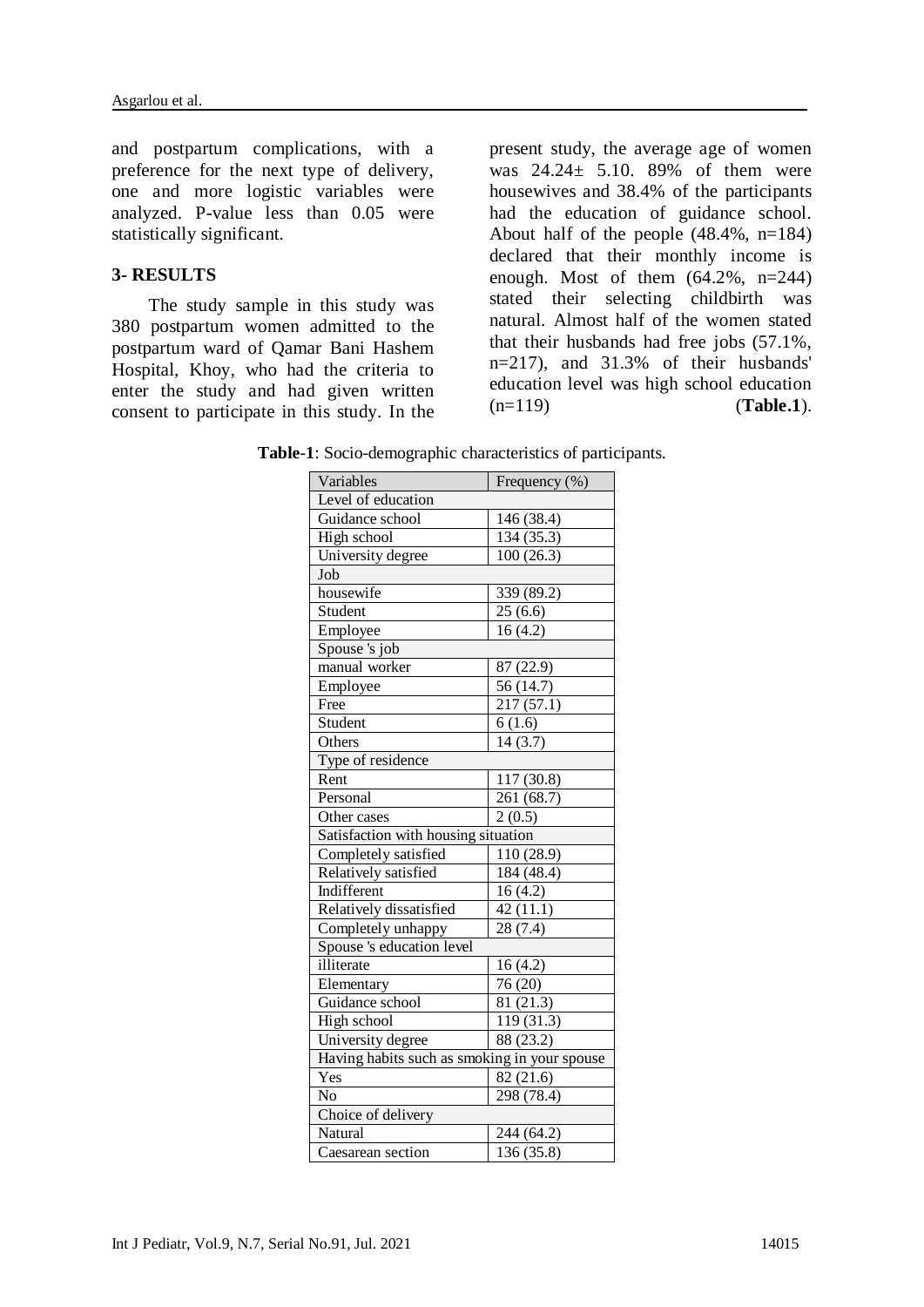In addition, there was no meaningful relationship between depression and anxiety and the kind of childbirth. Moreover, there was no significant

statistical relationship between psychological variables and preference for delivery (P>0.05) (**Table.2**).

**Table-2**: The relationship between psychological variables and preference for the type of delivery of participating women.

| Variables            | Preference for the type of delivery |         |  |  |
|----------------------|-------------------------------------|---------|--|--|
|                      | $\beta$ (CI 95%) *                  | P-value |  |  |
| Depression           | $1.23(1.87-0.81)$                   | 0.31    |  |  |
| Anxiety              | $0.21(1.87-0.81)$                   | 0.31    |  |  |
| Trust the doctor     | $0.14(1.67-0.80)$                   | 0.42    |  |  |
| Internal health      | $-0.02(1.19-0.79)$                  | 0.81    |  |  |
| Area of chance       | $-0.07(1.14-0.75)$                  | 0.47    |  |  |
| <b>Effectiveness</b> | $-0.041(1.15-0.78)$                 | 0.61    |  |  |

\*Descriptive statistics (mean standard deviation), and analytical statistics (Spearman correlation coefficient test) were used to analyze the data.

Participating women with a mean score of 30.94 had high levels of depression. The mean score of anxiety in these people was 77.30 and the average score of internal health and trust in physicians was 139.43

and 21.96, respectively, which showed that individuals had moderate to high internal health and moderate confidence in physicians (**Table.3**).

**Table-3**: Mean and standard deviation of questionnaire scores in depression, anxiety, physician trust, internal health.

| Variables         | Score range | Mean $(SD)$    |
|-------------------|-------------|----------------|
| Anxiety*          | 4-40        | 30.94(5.02)    |
| Depression*       | $4 - 160$   | 77.30 (18.16)  |
| Trust the doctor* | 5-180       | 139.43 (29.85) |
| Internal health*  | 5-50        | 21.96 (5.76)   |

\*. A lower score indicates a better situation. SD: Standard deviation.

After estimating the linear regression coefficient of the underlying factors in the scores of depression, anxiety, trust the doctor and internal health, there was a statistically significant relationship

between the education of the spouse, age, and occupation of the spouse between these scores in the participating women (P<0.05) (**Tables 4-7**).

**Table-4**: Estimation of linear regression coefficient of predictive depression score, preference for delivery type.

| Variables             |                     | 95% confidence interval<br>Regression |         |         | The possibility of |
|-----------------------|---------------------|---------------------------------------|---------|---------|--------------------|
|                       |                     | coefficient                           | Minimum | Maximum | significant        |
| Age                   |                     | 0.94                                  | 0.90    | 0.98    | 0.01               |
|                       | <b>Illiterate</b>   | 5.14                                  | 1.54    | 17.18   | 0.008              |
| Spouse's<br>education | Primary             | 7.01                                  | 3.33    | 14.77   | 0.00               |
|                       | Junior school       | 4.22                                  | 2.14    | 8.31    | 0.00               |
|                       | High school         | 3.03                                  | 1.68    | 5.48    | 0.00               |
|                       | Higher              | Reference                             |         |         |                    |
| Income                | Less than the limit | 1.01                                  | 0.04    | 21.41   | 0.61               |
|                       | Limit               | 2.15                                  | 0.10    | 44.28   | 0.72               |
|                       | More than the limit | Reference                             |         |         |                    |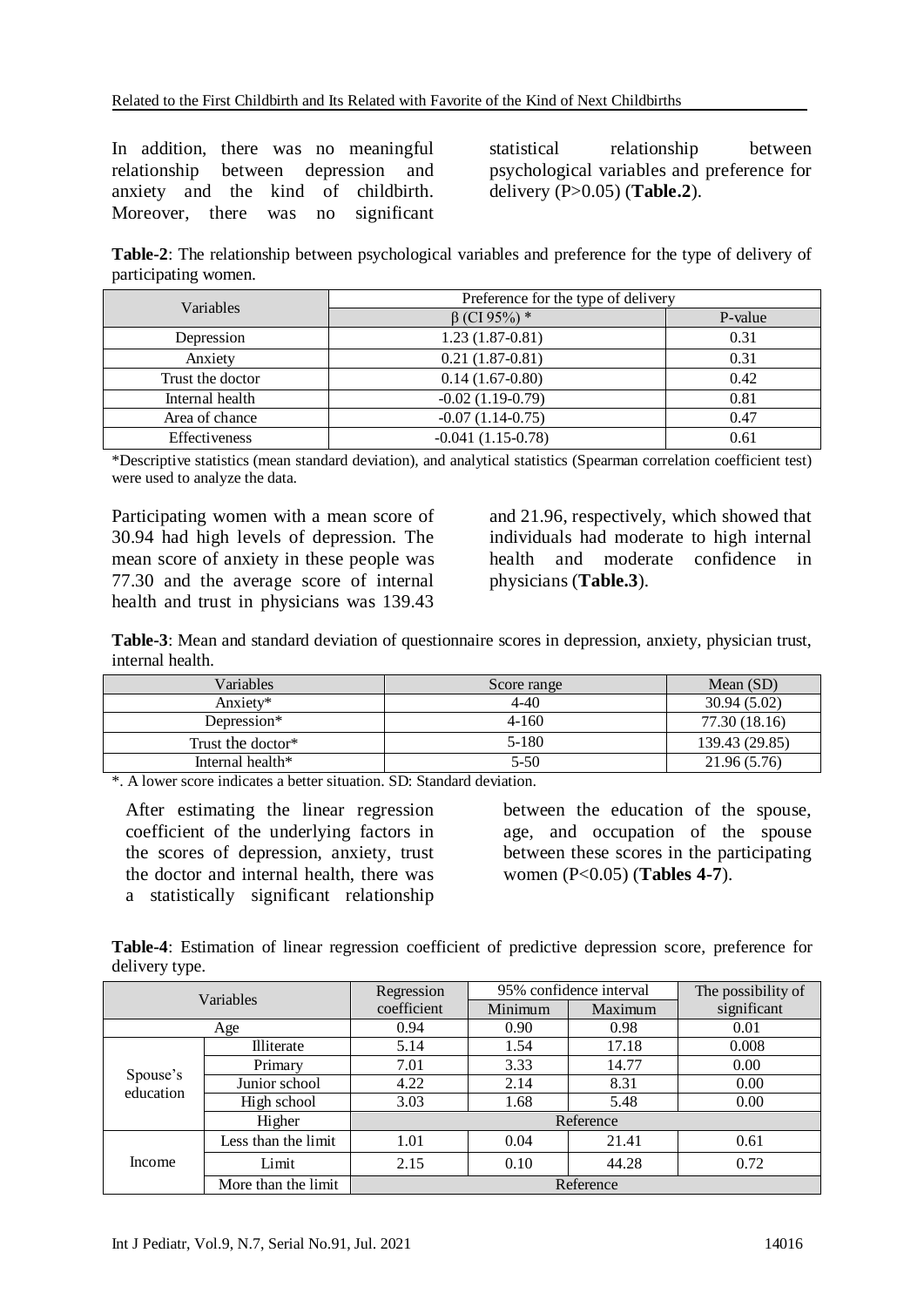| $u_{\text{VII}}$ , $v_1$ , $v_2$ , $v_3$ |                     |             |                         |                      |                    |
|------------------------------------------|---------------------|-------------|-------------------------|----------------------|--------------------|
| Variables                                |                     | Regression  | 95% confidence interval |                      | The possibility of |
|                                          |                     | coefficient | Minimum                 | Maximum              | significant        |
|                                          | Age                 | 0.94        | 0.90<br>0.98            |                      | 0.01               |
|                                          | Illiterate          | 5.54        | 1.61                    | 19.01                | 0.00               |
| Spouse's<br>education                    | Primary             | 7.32        | 3.46                    | 15.47                | 0.00               |
|                                          | Junior school       | 4.40        | 2.23                    | $8.69$ <sup>29</sup> | 0.00               |
|                                          | High school         | 3.15        | 1.74                    | 5.70                 | 0.00               |
|                                          | Higher              | Reference   |                         |                      |                    |
| Income                                   | Less than the limit | 1.09        | 0.05                    | 21.73                | 0.95               |
|                                          | Limit               | 2.26        | 0.11                    | 43.87                | 0.58               |
| More than the limit                      |                     |             |                         | Reference            |                    |

**Table-5**: Estimation of linear regression coefficient of predictive anxiety score, preference for delivery type.

**Table-6**: Estimation of the linear regression coefficient of the internal health score of the predictor of the preference for the type of delivery.

| Variables    |                     | Regression  | 95% confidence interval |         | The possibility of |  |
|--------------|---------------------|-------------|-------------------------|---------|--------------------|--|
|              |                     | coefficient | Minimum                 | Maximum | significant        |  |
| Age          |                     | 0.94        | 0.90                    | 0.98    | 0.02               |  |
|              | Illiterate          | 4.13        | 1.17                    | 14.48   | 0.02               |  |
| Spouse's     | Primary             | 5.50        | 2.45                    | 12.35   | 0.00               |  |
| education    | Junior school       | 3.35        | 1.60                    | 6.99    | 0.00               |  |
|              | High school         | 2.67        | 1.43                    | 4.98    | 0.00               |  |
|              | Higher              | Reference   |                         |         |                    |  |
|              | manual worker       | 0.20        | 0.02                    | 1.74    | 0.14               |  |
| Spouse's job | Employee            | 0.09        | 0.01                    | 0.8     | 0.03               |  |
|              | Free                | 0.13        | 0.01                    | 1.09    | 0.06               |  |
|              | Student             | 0.15        | 0.01                    | 2.36    | 0.18               |  |
| Income       | Less than the limit | -           | 0.03                    | 20.81   | 0.89               |  |
|              | Limit               | -           | 0.08                    | 51.60   | 0.66               |  |
|              | More than the limit | Reference   |                         |         |                    |  |

**Table-7**: Estimation of the linear regression coefficient of the trust the doctor score of the predictor of the preference for the type of delivery.

| Variables             |                     | Regression  | 95% confidence interval |         | The possibility of |
|-----------------------|---------------------|-------------|-------------------------|---------|--------------------|
|                       |                     | coefficient | Minimum                 | Maximum | significant        |
| Age                   |                     | 0.94        | 0.90                    | 0.98    | 0.02               |
|                       | Illiterate          | 5.15        | 1.17                    | 14.48   | 0.00               |
| Spouse's<br>education | Primary             | 6.53        | 2.45                    | 12.35   | 0.00               |
|                       | Junior school       | 4.32        | 1.60                    | 6.99    | 0.00               |
|                       | High school         | 3.26        | 1.43                    | 4.98    | 0.00               |
|                       | Higher              | Reference   |                         |         |                    |
| Income                | Less than the limit | 0.90        | 0.03                    | 20.81   | 0.90               |
|                       | Limit               | 0.60        | 0.08                    | 51.60   | 0.60               |
|                       | More than the limit | Reference   |                         |         |                    |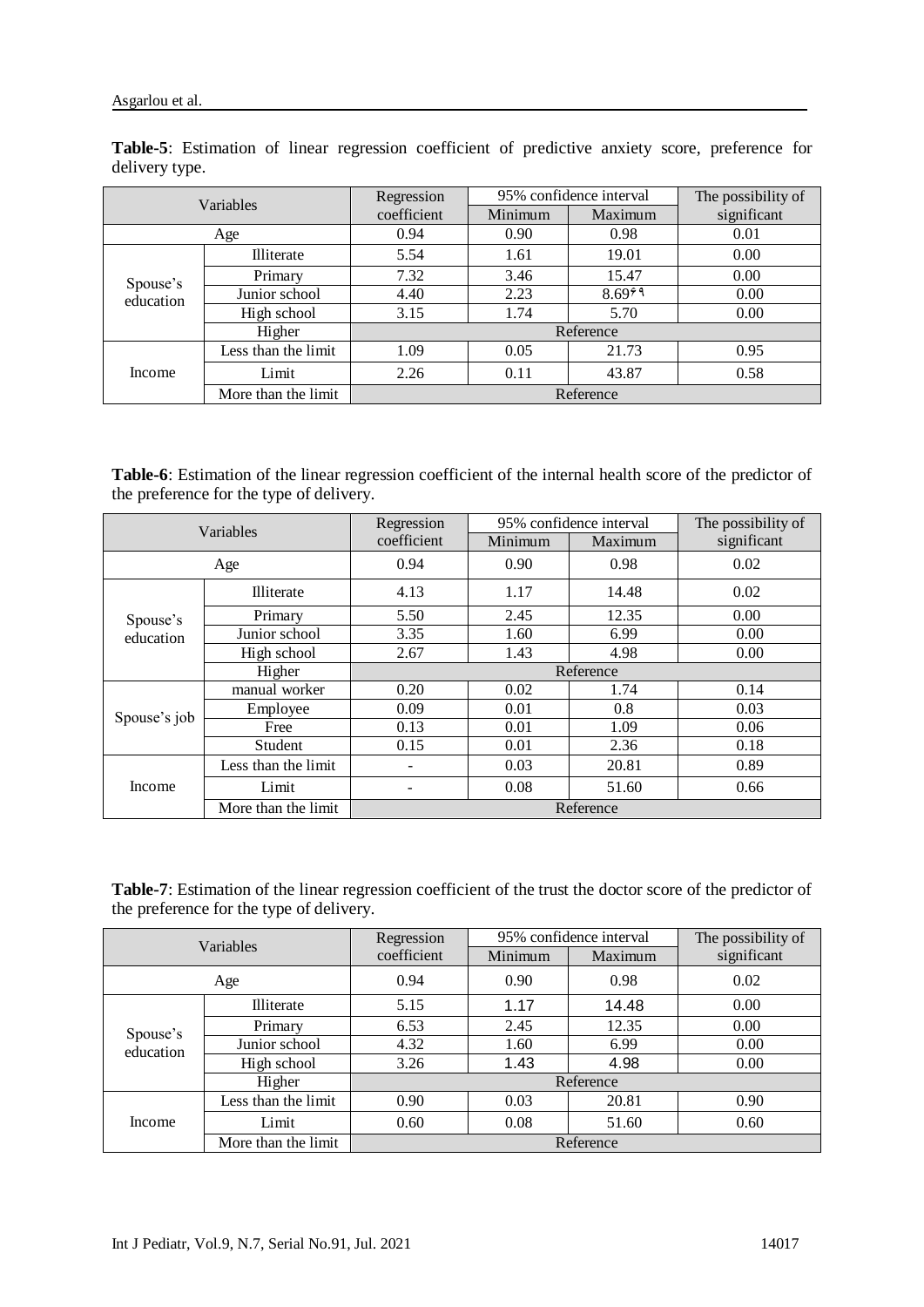At the present study, there was a meaningful statistical relationship between the mental factors related to the first childbirth and its relationship to preferring the kind of next childbirths among the women who referred to Ghamare Bani Hashem Hospital in Khoy city with some demographic characteristics (P<0.05) (age, education, job, spouse's age, housing status, and husband's education) (**Table.8**).

**Table-8:** Estimating the linear regression coefficient of the underlying factors of the score of the effectiveness of the predictor of the preference of the type of delivery.

| Variables             |                     | Regression  | 95% confidence interval |         | The possibility of |
|-----------------------|---------------------|-------------|-------------------------|---------|--------------------|
|                       |                     | coefficient | Minimum                 | Maximum | significant        |
|                       | 0.94<br>0.90<br>Age |             |                         | 0.98    | 0.01               |
|                       | <b>Illiterate</b>   | 5.23        | 1.58                    | 17.66   | 0.00               |
| Spouse's<br>education | Primary             | 7.20        | 3,41                    | 15.22   | 0.00               |
|                       | Junior school       | 4.21        | 2.14                    | 8.29    | 0.00               |
|                       | High school         | 3.13        | 1.72                    | 5.67    | 0.00               |
|                       | Higher              | Reference   |                         |         |                    |
| Income                | Less than the limit | 0.9         | 0.04                    | 19.83   | 0.94               |
|                       | Limit               | 1.92        | 0.08                    | 41.37   | 0.67               |
| More than the limit   |                     | Reference   |                         |         |                    |

# **4- DISCUSSION**

 The present study aimed to investigate the relationship between the psychological factors related to first childbirth and it relationship with selecting the next childbirths in women who referred to Ghamare Bani Hashem Hospital in Khoy city, Iran. The results of the study showed that there was no meaningful statistical relationship between the psychological factors (depression, anxiety, trusting the doctor, chance, internal health and effectiveness) with selecting the kind of childbirth. Also, there was a statistical meaningful relationship between some other demographic features (age, level of education, job, spouse's education, spouse's job, type of housing) of the women with preferring the kind of next childbirths. The choice of the next type of delivery for women can be affected by increasing the level of complications during childbirth and after childbirth. As the results of studies by Mancuso et al. that were done with the purpose of identifying the individual and social childbirth factors of the women about natural childbirth and cesarean, demographic information,

obstetrical history, lifestyle, and physicianpatient relationship were examined. Patients who preferred cesarean delivery were asked to report their motivation for choice. A psychiatric evaluation was performed using the Hamilton Anxiety Scale and Montgomery-Isberg Depression Rating Scale (18). However, in our study, the data collection tools included a questionnaire of preference for the next type of delivery and its causes, individualsocial questionnaires, Edinburgh Depression Questionnaire, Spielberger's Anxiety, wake-forest questionnaire, and Multidimensional Health Locus Control (MHLC). This study showed that 16.9 % of the women tend to do cesarean that had a meaningful relationship with the age of more than 35, high level of education, history of infertility and smoking. The biggest motivation for this choice was a safer delivery (90.9%) (18). However, in our study, most people were inclined to vaginal delivery, and most people who had a cesarean delivery were willing to do so for fear of the pain of vaginal delivery. In Mancuso et al.'s study, there was no difference in the Hamilton scale score, while the Montgomery Asberg scale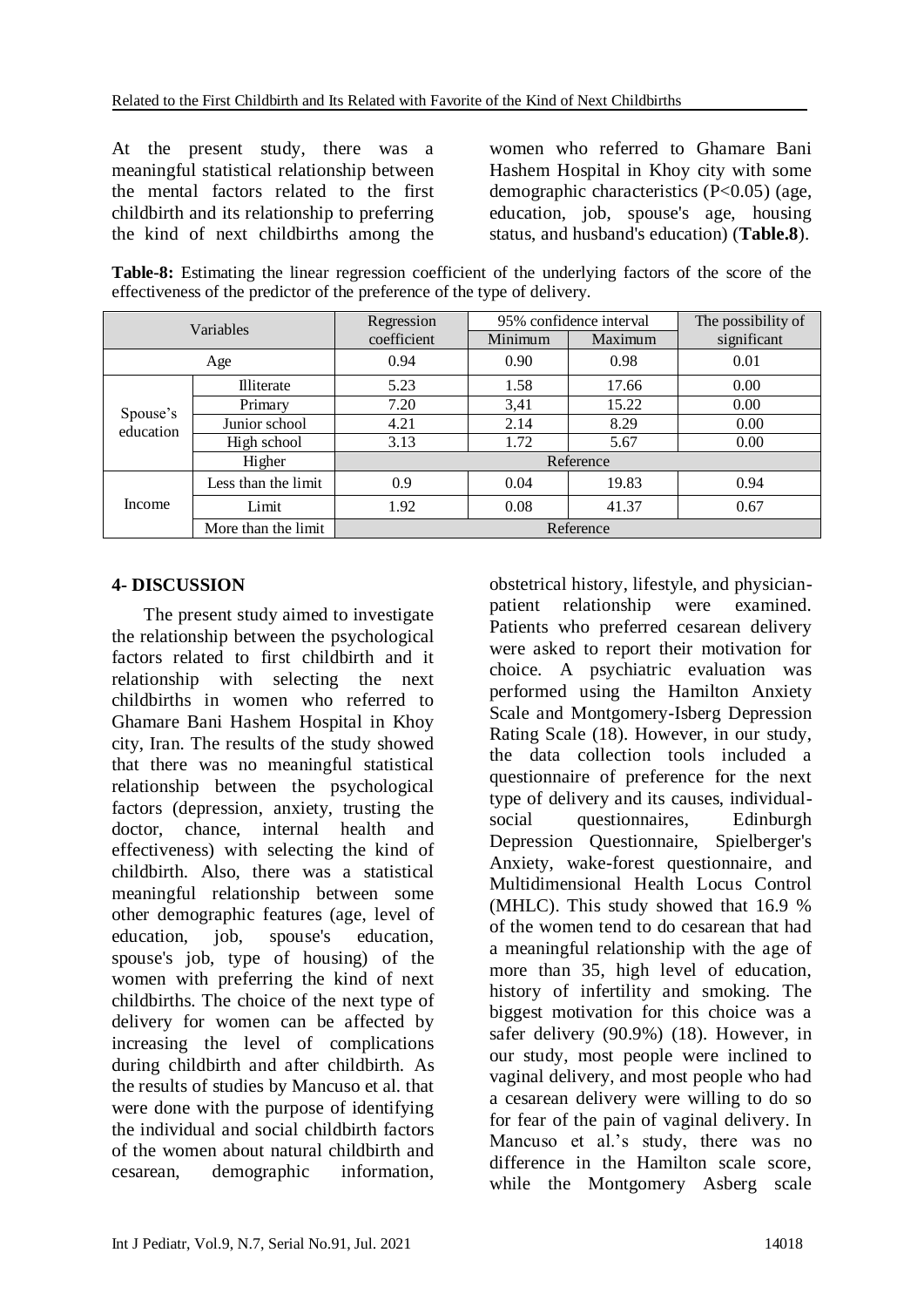showed a lower average score for the cesarean group. Eventually, there was not a meaningful relationship between the score of anxiety, depression and the women's tendency to cesarean among these women (18) that is in accordance with the present study. In a study in 2006, 3204 women completed the Aberdeen Maternity and Neonatal Databank (AMND) questionnaire, of which 1,675 did not participate in the follow-up (34). This number was much higher compared to the sample size of our study, and in a way, our study was limited in terms of sample size compared to this study. Of these, 488 had a cesarean section, 340 had a spontaneous vaginal delivery (SVD), and 354 had an instrumental vaginal delivery (IVD). In this study, among women who decided to delay or prevent re-pregnancy, the lowest number who reported that the birth experience affected their decision was among women who gave birth by SVD. In this study, previous birth experiences were one of several factors influencing a woman's decisions to prevent future pregnancies (34).

However, in our study, demographic data such as age, spouse's education, and income were among the predictors of preference for delivery, which differed in this survey. Also in our study, there was a statistically significant relationship between postpartum and childbirth complications with a preference for the next type of delivery, which was similar to the study of Bhattacharyaet et al. (34). Due to Iran's special economic and social conditions, it seems that the factors related to them in the first delivery are more effective on the mothers' decisions for the next delivery. In the study by Pang et al., a quarter of participants preferred to change the kind of childbirth after their first childbirth. Also the findings of this study showed that there is a meaningful relationship between cesarean childbirth and the mother's anxiety (9) that is not in

accordance with the present study. In this study, previous cesarean section and conception by in-vitro fertilization were determinants for women preferring the elective cesarean section (9). In a study by Valizadeh et al. (2009), which was performed on 20 nulliparous women with an average age of 25, most subjects were associated with some degree of fear (35), that differed from our study. In this study, this fear included fear of labor pains and fear of harm to the fetus. The findings of study by Mollisonet et al., showed that lack of relationship between condition of cesarean and next childbirth. It was stated in this study that the negative relationship between cesarean childbirth and next pregnancy needs more investigation (21) that is in accordance with the present study. Also, the results of Dadashi et al. (2013) showed that individual factors such as income and education, etc., are not related to the choice of delivery by cesarean section, and the reason for choosing a delivery of cesarean section is only due to fear of labor pain naturally, which is not consistent with the results of our study (36). This difference is probably due to the cultural differences between the studied samples. Of course, several studies have shown that painful experiences are effective in reducing the satisfaction of normal delivery (15, 20, 37-39).

# **5- CONCLUSION**

 Based on the results, there was no relationship between depression, anxiety, and post-partum health beliefs, with women preferring the next type of delivery. There was a relationship between individual and social factors (age, level of education, job, spouse's education, spouse's job, type of housing), and preference for the next type of women's delivery.

# **6- ACKNOWLEDGEMENTS**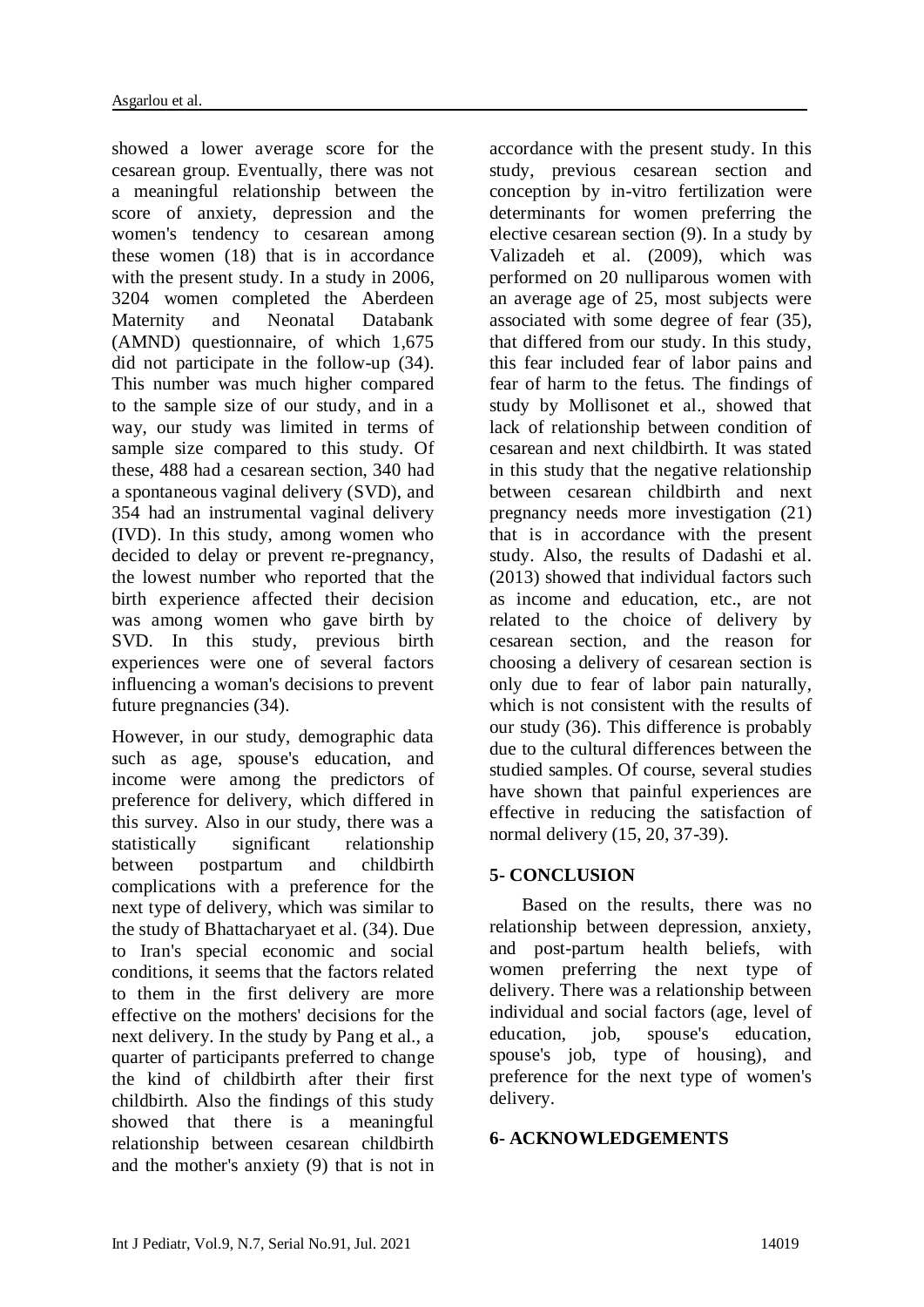This research has been approved and financially supported by Medical University of Tabriz; so hereby, we appreciate health deputy and especially the treatment and educational center of Ghamare Bani Hashem in Khoy and all the participants.

# **6- CONFLICT OF INTEREST:** None.

# **7- REFERENCES**

1. Althabe F, Sosa C, Belizán JM, Gibbons L, Jacquerioz F, Bergel E. Cesarean section rates and maternal and neonatal mortality in low-, medium-, and high-income countries: an ecological study. Birth. 2006;33(4):270-7.

2. Azami-Aghdash S, Ghojazadeh M, Dehdilani N, Mohammadi M. Prevalence and causes of cesarean section in Iran: systematic review and meta-analysis. Iranian journal of public health. 2014;43(5):545.

3. Belizán JM, Althabe F, Cafferata ML. Health consequences of the increasing caesarean section rates. Epidemiology. 2007;18(4):485-6.

4. Belizán JM, Cafferata ML, Althabe F, Buekens P. Risks of patient choice cesarean. Birth. 2006;33(2):167-9.

5. Wiklund I, Edman G, Andolf E. Cesarean section on maternal request: reasons for the request, self-estimated health, expectations, experience of birth and signs of depression among first-time mothers. Acta obstetricia et gynecologica Scandinavica. 2007;86(4):451-6.

6. Hassanpoor S, Bani S. Preferable Method of Childbirth and Effective Factors Pregnant Females Point of View Approaching Prenatal Care Clinic in Alzahra Hospital of Tabriz. . Nursing & Midwifery Journal of Tabriz. 2010;3(10):51-6.

7. Bahl R, Strachan B, Murphy DJ. Outcome of subsequent pregnancy three years after previous operative delivery in the second stage of labour: cohort study. Bmj. 2004;328(7435):311.

8. Doering SG, Entwisle DR, Quinlan D. Modeling the quality of women's birth experience. Journal of Health and Social Behavior. 1980:12-21.

9. Pang SM, Leung DT, Leung T, Lai C, Lau T, Chung TK. Determinants of preference for elective caesarean section in Hong Kong Chinese pregnant women. Hong Kong Medical Journal. 2007;13(2):100.

10. Bramadat IJ, Driedger M. Satisfaction with childbirth: theories and methods of measurement. Birth. 1993;20(1):22-9.

11. Gibbins J, Thomson AM. Women's expectations and experiences of childbirth. Midwifery. 2001;17(4):302-13.

12. Huizink AC, Mulder EJ, de Medina PGR, Visser GH, Buitelaar JK. Is pregnancy anxiety a distinctive syndrome? Early human development. 2004;79(2):81-91.

13. Righetti-Veltema M, Conne-Perréard E, Bousquet A, Manzano J. Risk factors and predictive signs of postpartum depression. Journal of affective disorders. 1998;49(3):167- 80.

14. Zaers S, Waschke M, Ehlert U. Depressive symptoms and symptoms of posttraumatic stress disorder in women after<br>childbirth. Journal of Psychosomatic Journal of Psychosomatic Obstetrics & Gynecology. 2008;29(1):61-71.

15. Green JM. Expectations and experiences of pain in labor: findings from a large prospective study. Birth. 1993;20(2):65- 72.

16. Kannan S, Jamison RN, Datta S. Maternal satisfaction and pain control in women electing natural childbirth. 2001;26(5):468-72.

17. Ballard C, Stanley A, Brockington I. Post-traumatic stress disorder (PTSD) after childbirth. The British Journal of Psychiatry. 1995;166(4):525-8.

18. Mancuso A, De Vivo A, Fanara G, Settineri S, Triolo O, Giacobbe A. Women's preference on mode of delivery in Southern Italy. Acta obstetricia et gynecologica Scandinavica. 2006;85(6):694-9.

19. Goodman P, Mackey MC, Tavakoli AS. Factors related to childbirth satisfaction. Journal of advanced nursing. 2004;46(2):212.